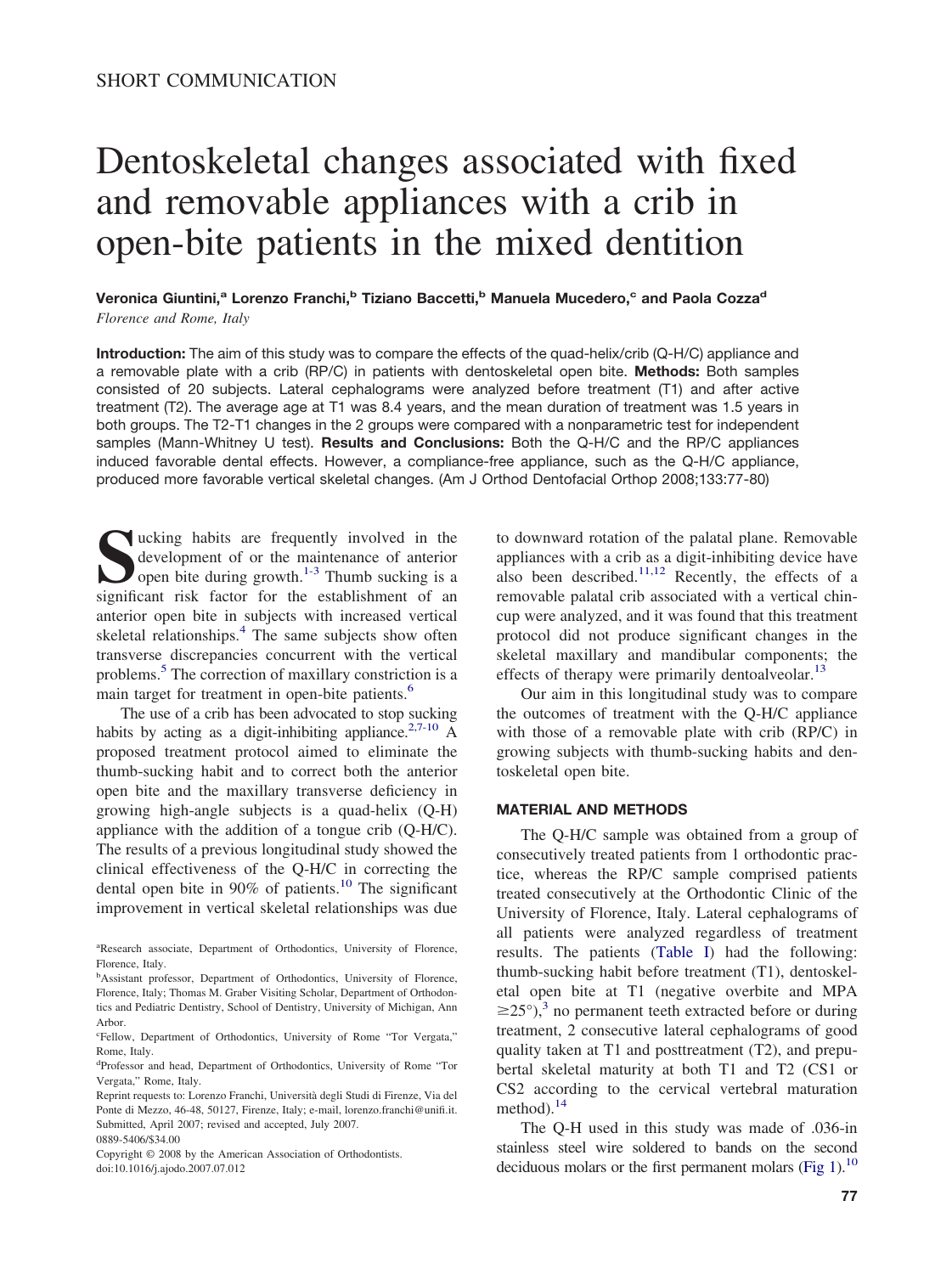| <i>Treatment group</i>                                                                                               | T1(y) |     | T2(y) |     | $T1-T2(y)$ |           |
|----------------------------------------------------------------------------------------------------------------------|-------|-----|-------|-----|------------|-----------|
|                                                                                                                      | Mean  | SD  | Mean  | SD  | Mean       | <i>SD</i> |
| $O-H/C$<br>$n = 20$ (15 girls, 5 boys): 9 Class I occlusions, 10 Class II<br>malocclusions, 1 Class III malocclusion | 8.4   | 1.4 | 9.9   | 1.6 | 1.5        | 0.6       |
| RP/C<br>$n = 20$ (11 girls, 9 boys): 11 Class I occlusions, 9 Class II<br>malocclusions, 1 Class III malocclusion    | 8.4   | 1.0 | 9.8   | 1.1 | 1.4        | 0.4       |

#### <span id="page-1-0"></span>**Table I**. Demographics of treatment times



**Fig 1.** The Q-H/C. **Fig 2.** The RP/C.

The lingual arms of the appliance extended mesially to the deciduous canines or even to the permanent incisors. Spurs for inhibition of tongue thrust were formed from 3 segments of .036-in stainless steel wire soldered to the anterior bridge of the Q-H. Activation of the Q-H was equivalent to the buccolingual width of 1 molar. The appliance was worn for an average period of 18 months and was reactivated once or twice during treatment to achieve overcorrection of the transverse relationships.

The removable plate consisted of a modified Schwarz upper plate with Adams clasps on the maxillary first molars and ball clasps between the second and first deciduous molars (Fig 2). Additional components were a midline jackscrew, a crib consisting of loops modeled with 0.036-in stainless steel wire, and a labial wire (0.036-in stainless steel) with loops distal to the maxillary canines. The jackscrew was activated once per week for slow expansion. The appliance was worn at least 16 hours per day for an average period of 16 months. Compliance was good in all patients.

The T1 and T2 cephalograms were hand-traced by an investigator (V.G.) and verified for landmark location by a second (L.F.). Cephalometric software (Viewbox, version 3.0; dHAL Software, Kifissia, Greece) was used for a customized digitization regimen that included 78 landmarks and 4 fiducial markers.



Lateral cephalograms for each patient at T1 and T2 were digitized, and 50 variables were generated for each film. The magnification factor of the cephalograms was standardized at 10%. A regional superimposition analysis $10$  was performed on each cephalogram analyzed in the study to investigate dentoalveolar changes in the skeletal bases.

## **Statistical analysis**

The cephalometric starting forms and the T2-T1 changes in the 2 groups were compared with nonparametric tests for independent samples (Mann-Whitney U test,  $P < .05$ ) (SPSS, version 12.0; SPSS Chicago, Ill).

The error of the method was evaluated on 20 cephalograms that were retraced and remeasured 1 month later. No systematic errors were found.<sup>15</sup> The estimate of random errors was made with Dahlberg's formula.<sup>15</sup> The errors for linear measurements ranged from 0.1 mm for pogonion to nasion perpendicular to 1.2 mm for condylion-gonion. The errors for angular measurements ranged from 0.4° for the ANB angle to 1.4° for the interincisal angle.

## **RESULTS**

No significant differences were found between the 2 appliance groups for any examined cephalometric vari-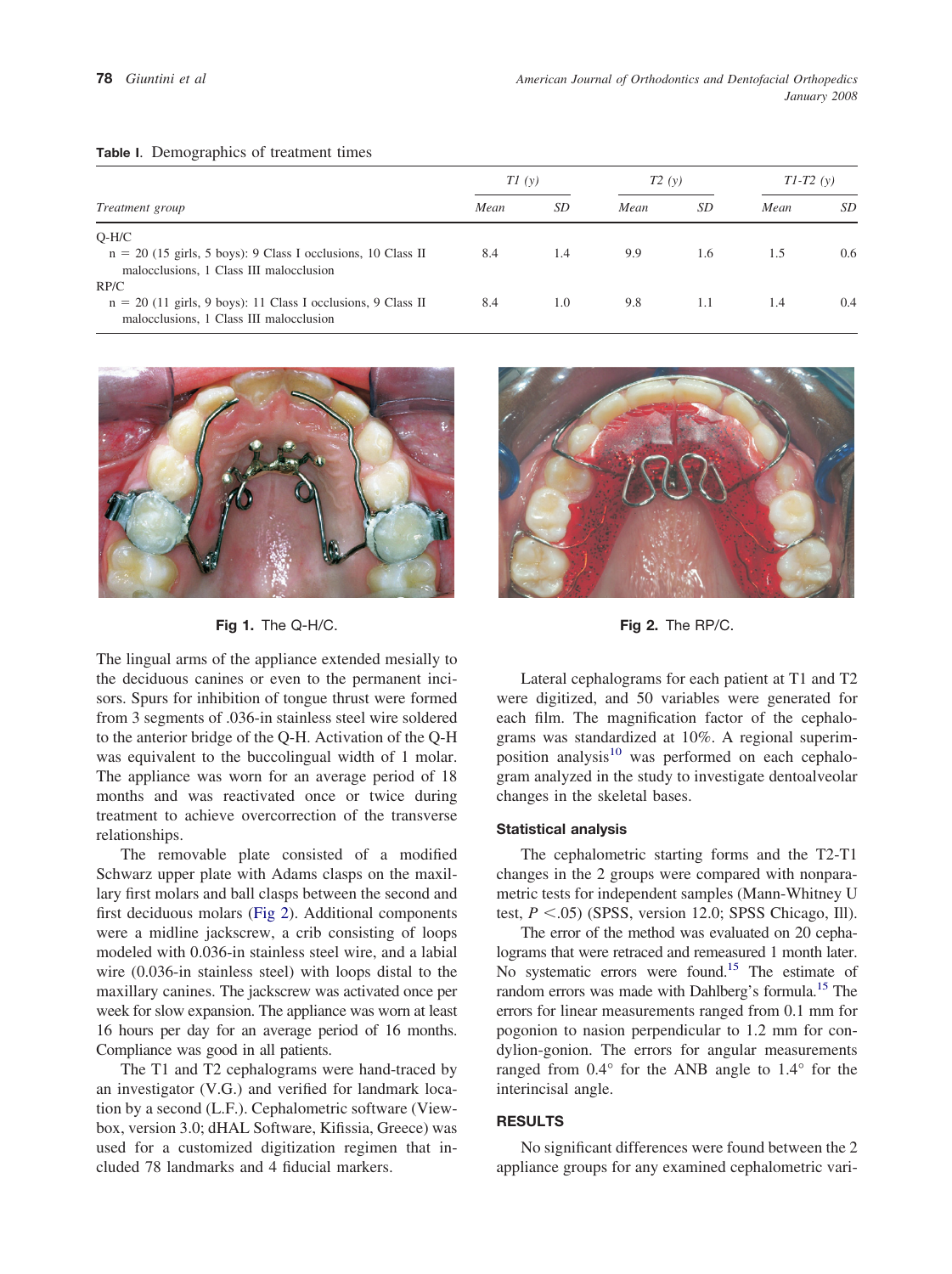# **Table II**. Comparison of changes (T2-T1) between the 2 treated groups

| Cephalometric measures                  | $RP/C n = 20$ |     | $Q-H/C n = 20$ |     |            |      |
|-----------------------------------------|---------------|-----|----------------|-----|------------|------|
|                                         | Mean          | SD  | Mean           | SD  | Difference | P    |
| Maxillary skeletal                      |               |     |                |     |            |      |
| SNA angle $(°)$                         | $-0.4$        | 1.8 | $-0.1$         | 1.0 | $-0.3$     | .387 |
| Point A to N perp $(mm)$                | $-0.4$        | 1.9 | 0.7            | 1.5 | $-1.1$     | .014 |
| Co to Point A (mm)                      | 2.2           | 2.0 | 2.4            | 1.9 | $-0.2$     | .850 |
| Mandibular skeletal                     |               |     |                |     |            |      |
| SNB angle $(°)$                         | 0.3           | 1.3 | 0.2            | 1.1 | $+0.1$     | .685 |
| Pog to N perp (mm)                      | 0.7           | 3.1 | 1.9            | 2.8 | $-1.2$     | .224 |
| $Co-Gn$ (mm)                            | 4.4           | 2.1 | 3.8            | 1.7 | $+0.6$     | .417 |
| Maxillary/mandibular                    |               |     |                |     |            |      |
| ANB angle $(°)$                         | $-0.7$        | 1.2 | $-0.3$         | 1.3 | $-0.4$     | .234 |
| Wits (mm)                               | 0.0           | 1.9 | 0.3            | 2.5 | $-0.3$     | .914 |
| Maxillary/mandibular difference (mm)    | 2.3           | 1.5 | 1.4            | 1.8 | $+0.9$     | .194 |
| Vertical skeletal                       |               |     |                |     |            |      |
| FH to palatal plane $(°)$               | 1.2           | 1.6 | $-0.3$         | 2.0 | $+1.5$     | .037 |
| MPA $(^{\circ})$                        | $-0.4$        | 1.5 | $-0.6$         | 1.6 | $+0.2$     | .705 |
| Palatal plane to mandibular plane $(°)$ | $-1.6$        | 1.8 | $-0.4$         | 1.5 | $-1.2$     | .033 |
| $N-ANS$ (mm)                            | 2.5           | 1.3 | 2.0            | 1.3 | $+0.5$     | .224 |
| ANS to Me (mm)                          | 1.4           | 1.7 | 1.4            | 1.4 | 0.0        | .829 |
| $N-Me$ (mm)                             | 4.0           | 2.4 | 3.5            | 1.7 | $+0.5$     | .433 |
| $Co-Go$ (mm)                            | 1.8           | 1.8 | 1.5            | 1.4 | $+0.3$     | .978 |
| Gonial angle $(°)$                      | $-1.0$        | 1.8 | $-0.2$         | 2.2 | $-0.8$     | .267 |
| Interdental                             |               |     |                |     |            |      |
| Overjet (mm)                            | $-1.0$        | 2.5 | $-0.5$         | 1.1 | $-0.5$     | .705 |
| Overbite (mm)                           | 4.1           | 1.6 | 3.1            | 1.8 | $+1.0$     | .070 |
| Interincisal angle $(°)$                | 11.6          | 7.5 | 4.6            | 8.2 | $+7.0$     | .007 |
| Molar relationship (mm)                 | 0.5           | 1.1 | 0.2            | 1.3 | $+0.3$     | .402 |
| Maxillary dentoalveolar                 |               |     |                |     |            |      |
| U1 to Point A vertical (mm)             | $-0.4$        | 1.5 | $-0.1$         | 1.5 | $-0.3$     | .358 |
| U1 to FH                                | $-6.5$        | 5.5 | $-1.6$         | 6.4 | $-4.9$     | .033 |
| U1 horizontal (mm)                      | 0.0           | 2.0 | 0.7            | 1.2 | $-0.7$     | .291 |
| U1 vertical (mm)                        | 2.2           | 1.6 | 2.1            | 1.1 | $+0.1$     | .685 |
| U6 horizontal (mm)                      | 0.8           | 1.3 | 1.2            | 1.1 | $-0.4$     | .213 |
| U6 vertical (mm)                        | 0.8           | 0.8 | 1.0            | 1.0 | $-0.2$     | .387 |
| Mandibular dentoalveolar                |               |     |                |     |            |      |
| L1 to Point A Pog $(mm)$                | $-0.3$        | 1.6 | $-0.6$         | 1.6 | $+0.3$     | .626 |
| L1 to MPA $(^\circ)$                    | $-3.7$        | 4.9 | $-3.5$         | 4.4 | $-0.2$     | .808 |
| L1 horizontal (mm)                      | $-0.5$        | 1.6 | $-0.3$         | 1.0 | $-0.2$     | .589 |
| L1 vertical (mm)                        | 2.2           | 1.1 | 2.1            | 1.0 | $+0.1$     | .372 |
| L6 horizontal (mm)                      | 0.5           | 1.2 | 0.6            | 0.7 | $-0.1$     | .570 |
| L6 vertical (mm)                        | 1.6           | 1.4 | 1.4            | 1.1 | $+0.2$     | .646 |
| Soft tissue                             |               |     |                |     |            |      |
| $UL$ to $E$ plane (mm)                  | 1.8           | 1.3 | 0.2            | 1.6 | $+1.6$     | .002 |
| $LL$ to $E$ plane (mm)                  | 2.4           | 4.8 | $-0.8$         | 4.0 | $+3.2$     | .014 |
| Nasolabial angle $(°)$                  | 3.1           | 9.0 | 0.7            | 9.3 | $+2.4$     | .144 |

*Perp,* Perpendicular.

able at T1, with the exception of the position of pogonion relative to nasion perpendicular, which was more protruded in the Q-H/C group, and the nasolabial angle, which was smaller in the Q-H/C group when compared with the RP/C group.

There were no significant differences between the 2 groups for any measures in the sagittal plane of the maxilla and the mandible from T1 to T2 with the exception of Point A to nasion perpendicular, which demonstrated significant decreases in the Q-H/C group when compared with the RP/C group  $(-1.1 \text{ mm})$ (Table II). The changes in the sagittal intermaxillary relationships were similar in the Q-H/C and the control groups. The Q-H/C group had greater downward rotation of the palatal plane when compared with the RP/C group (1.5°). This change was associated with a significant reduction in the palatal plane-mandibular plane angle  $(-1.2^{\circ})$  in the Q-H/C group with respect to RP/C group.